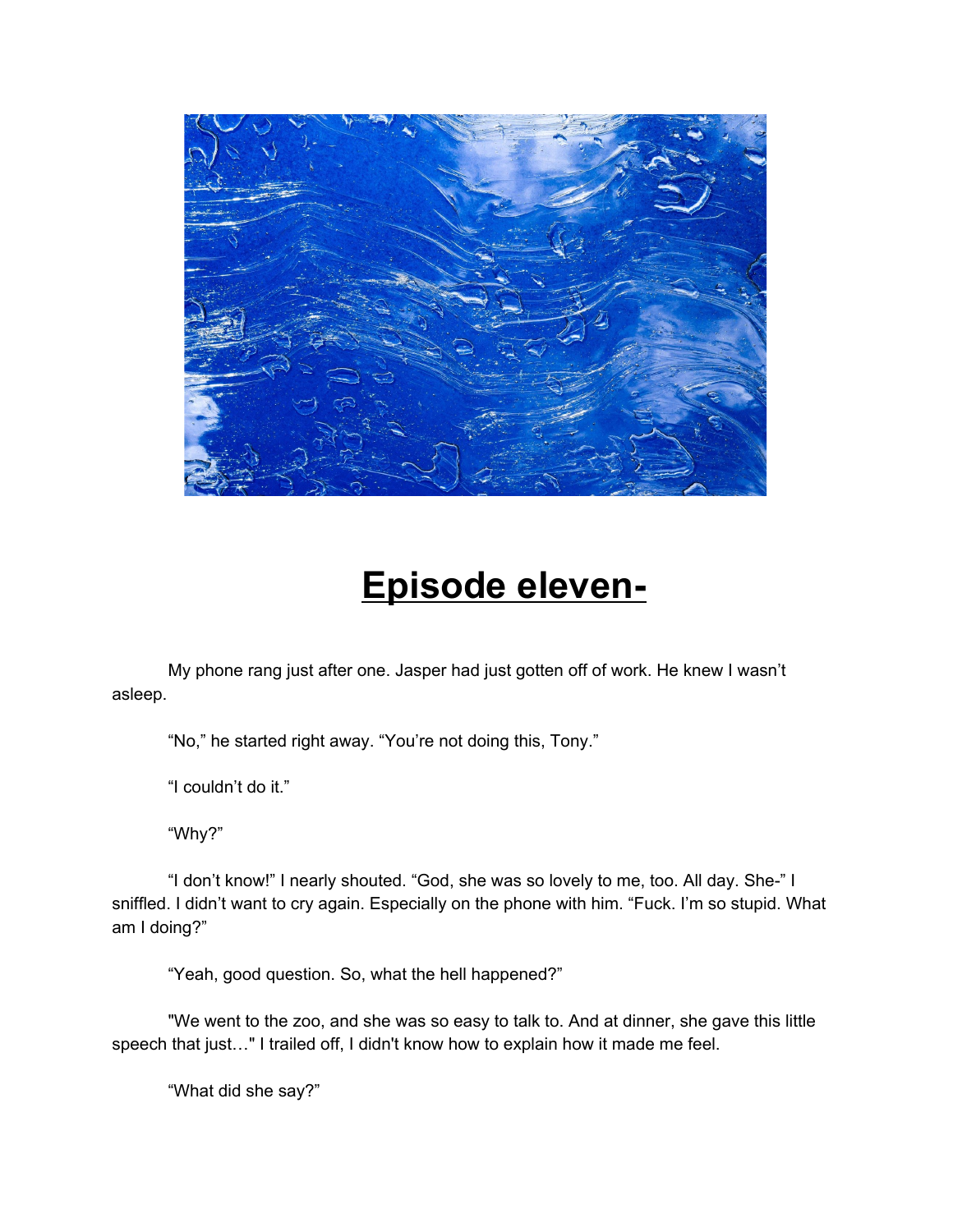"She said I was going to be a big deal and that I was talented. And tonight before she went to bed she told me that it was *marvelous* and that she couldn't wait to tell her grandkids about the week she spent with me," I said quietly, taking in a deep breath.

"Oh, my god! And you just let her walk away?"

"Yeah."

"She likes you! You're ridiculous. She's leaving in the morning. So, that's it? You're all mad for this chick, but you're just going to let her go without even trying? You know, you talk a big game, but she must not be worth it if you're not even willing to tell her that you like her."

"Hey! She has nothing to do with this! I'm the pussy here. She's amazing! I don't deserve her!"

"There! There it is! And you're fucking wrong, Tony! You deserve her. You deserve to have everything you want in your life because you're amazing, too! If she is half as awesome as you're fucking talking her up to be then you need to pull your head out of your ass. If she turns you down at least you tried, but I swear to you, I will not entertain this a moment after she leaves. You know what you need to do. The problem is you. She's giving you every opening. She made the first move! She kissed you! She's already told you that she likes you, she just didn't use the exact words."

My heart pounded in my chest at his words, and I knew I was blushing. I swallowed heavily.

"Yeah. Okay. You're right."

"I know I am. About everything," he said the last part sarcastically.

"What if she turns me down?"

"Then she's an idiot," he said instantly.

I scoffed, "she's not an idiot."

"Then she won't turn you down."

I spent the rest of the night working on editing. I finished my personal footage for the jump. It was easy to put together. There were so many good shots. I slipped as much of Bella into it as possible.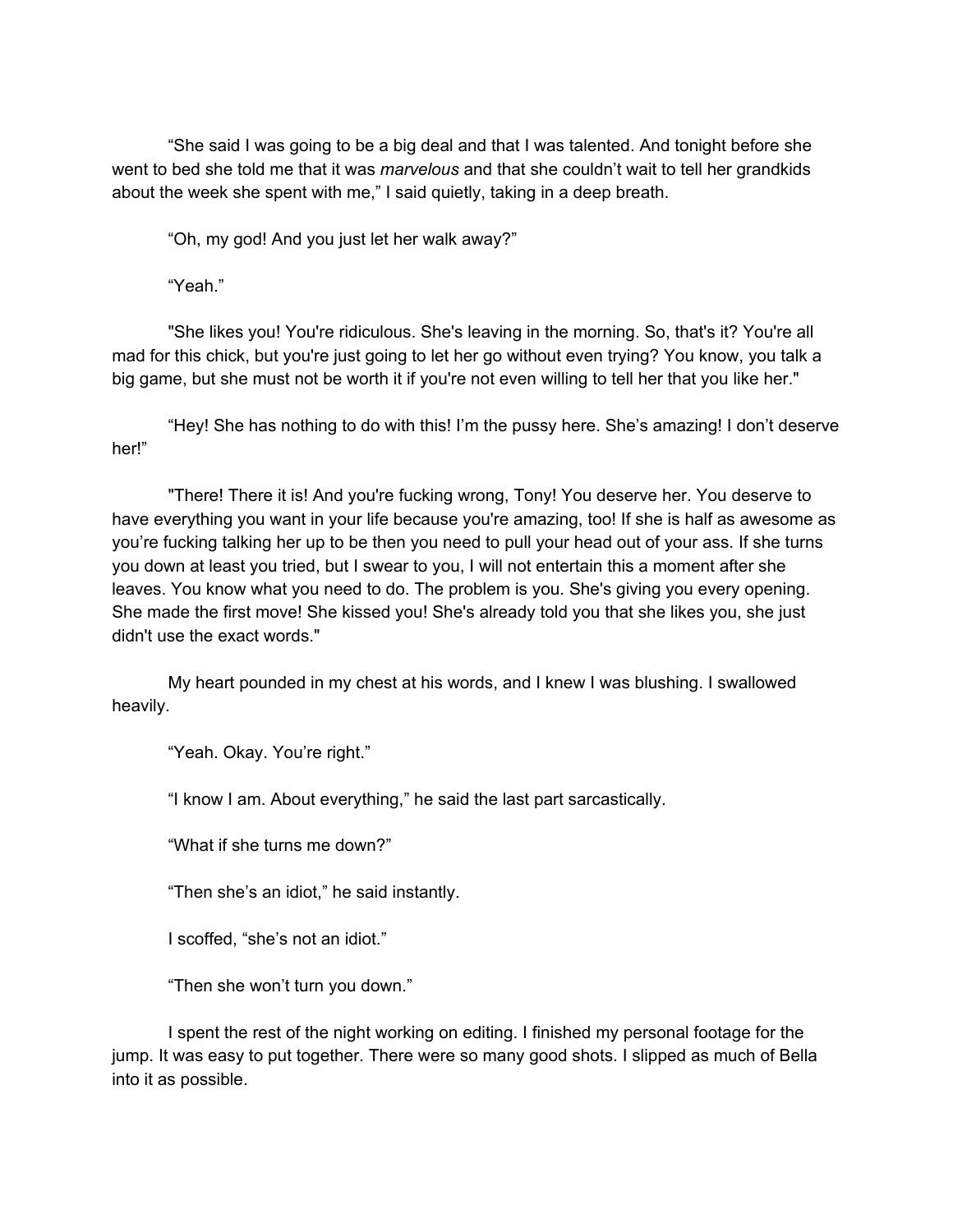When the sun came up, I took a shower to clear my head. I tried to imagine what that night was going to be like. I already hated it. I tried to imagine a world where the day went well, but I couldn't. Anxiety and dread were filling me, just like it had the Sunday before but in such a different way.

I decided a little before eight that I needed to get coffee. When I walked passed Bella's door, I realized that the light was on. Stopping, I stared at it for a long minute.

Jasper was right. I knew what the problem was, and it was me.

I didn't know what I was going to say precisely. I wanted to simply drop to my knees in front of her and beg her to give me a chance, despite being wildly unworthy of her time. I wanted to tell her that no other woman in the world could ever compare to her in my eyes. Though, of course, no human was perfect, she was perfect for me in every way. I wanted her, and I wanted to be hers, fully and freely. No masks. No acting. Just the real me. Bella unknowingly owned my heart already.

I quickly knocked on the door.

"Yeah?" I heard her quietly call.

I slowly opened the door and looked inside. "I... saw the light. I'm not waking you?"

Bella was standing up, dressed, and ready for her flight. She was wearing blue jeans and a purple flannel shirt half open over a white tank top. Even as tired as she looked, she was lovely.

"Of course not." She smiled a little, not looking at me. "What are you doing awake? I didn't expect to see you this morning."

"I've not been asleep, to be honest. I worked on editing all night."

"Me too." She looked up at me finally and took a couple of steps towards me. Thunder rumbled quietly as the storm began to whip up outside. I could only hear my heartbeat in my ears.

"So, I know that it's really important to you to remain professional while you're working," I tried to figure out how to start. I was, after all, the big creep in her bedroom very early in the morning.

"It is. But, I'm off the clock right now." She took another step towards me and smiled.

*She has already told me she likes me*, I reminded myself what Jasper said. I took a deep breath.

"Bella, I meant it when I said that I am very fond-" I saw a bolt of lightning behind her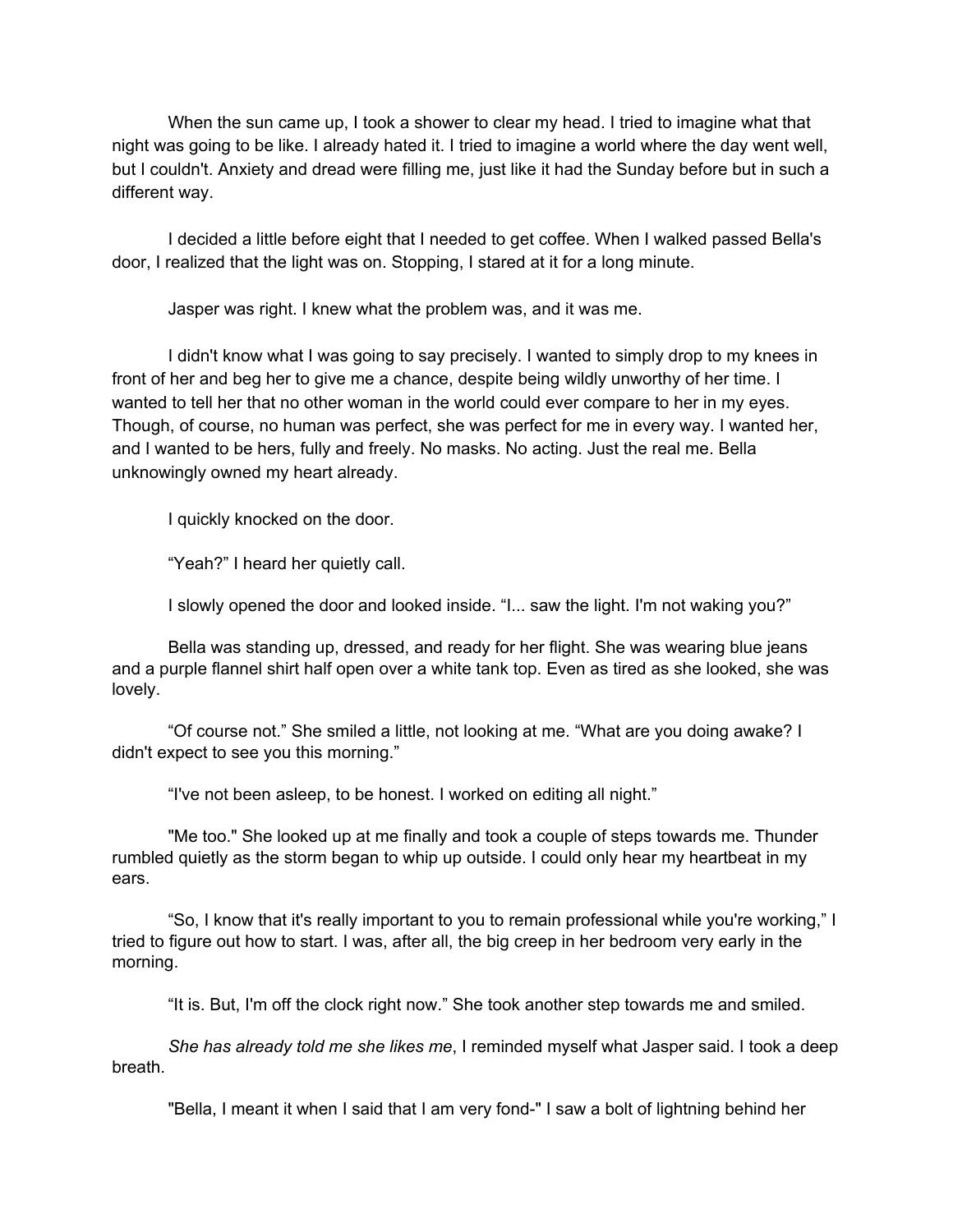head in the window as it crashed into the ground. I could have pissed myself. Both of us jumped towards one another. The loud boom shocked me even more, and I grabbed her forearms automatically, pulling her closer protectively.

The lights flickered for a second before dying. Half the cars in the neighborhood were beeping loudly in complaint. Bella's fingers had twisted into my shirt as she looked back at the rain, her breathing quick. I couldn't take my eyes off of her, though. She turned back slowly to look up at me.

"Isabella, I like you," I nearly shouted. I cleared my throat, lowering my voice, "I am more than just fond of you."

"I like you too, Edward. So much," she told me quickly, her perfectly mismatched eyes looking up into mine. I could feel her fingers tighten around the fabric of my shirt.

"I have such strong feelings for you. I'm kind of overwhelmed by them because honestly, I've not felt like this about a person before and I thought I had-" *been in love before*, I almost revealed to her. I had never been more grateful for a phone call in my life. Bella quickly released my shirt when her cell began to ring on the bedside table.

"That's my boss. I have to take this. I'm so sorry," she said in embarrassment.

"No, go ahead. I understand." I let go of her arms so she could answer.

She snatched up the phone from the table and brought it to her ear. "Hello."

Then she did the most fantastic thing. Bella reached her hand up to me. I smiled and quickly moved towards her so that I could take it. I brought it up to my lips and kissed her knuckles gently. She grinned widely, biting her bottom lip as she watched me.

*"Hey, Bella- it's Jessica. I've got some bad news. I was just checking my email, and I got one from the airline. It was forwarded to me too since I made your arrangements. Your flight has* just been canceled due to the weather. I wanted to make sure you knew as soon as possible. I *hope I didn't wake you.*"

My mind literally began to jump for joy. *All I need is more time*, I kept thinking. And the minute I tell her, I get it. It was almost funny. It had to be fate. I was not sure what I had done to deserve this great bit of karma. Especially after being a whiny little bitch all week. I didn't think the worst of the storms would hit until well after she left. I never expected them to cancel her flight.

"Um. no. You didn't. Wow, I didn't realize it was that bad," she said to the loud woman on the other side of the phone. Our eyes never left one another's, both of us smiling. I felt like my face was going to crack open.

*"Yeah. There is a good chance that tomorrow's flights will be canceled or at the very* least delayed. So, I negotiated with the airline and got you fifteen hundred in credit to get a flight *out whenever you want, weather permitting. But, I can't give you any extra cash for a hotel or*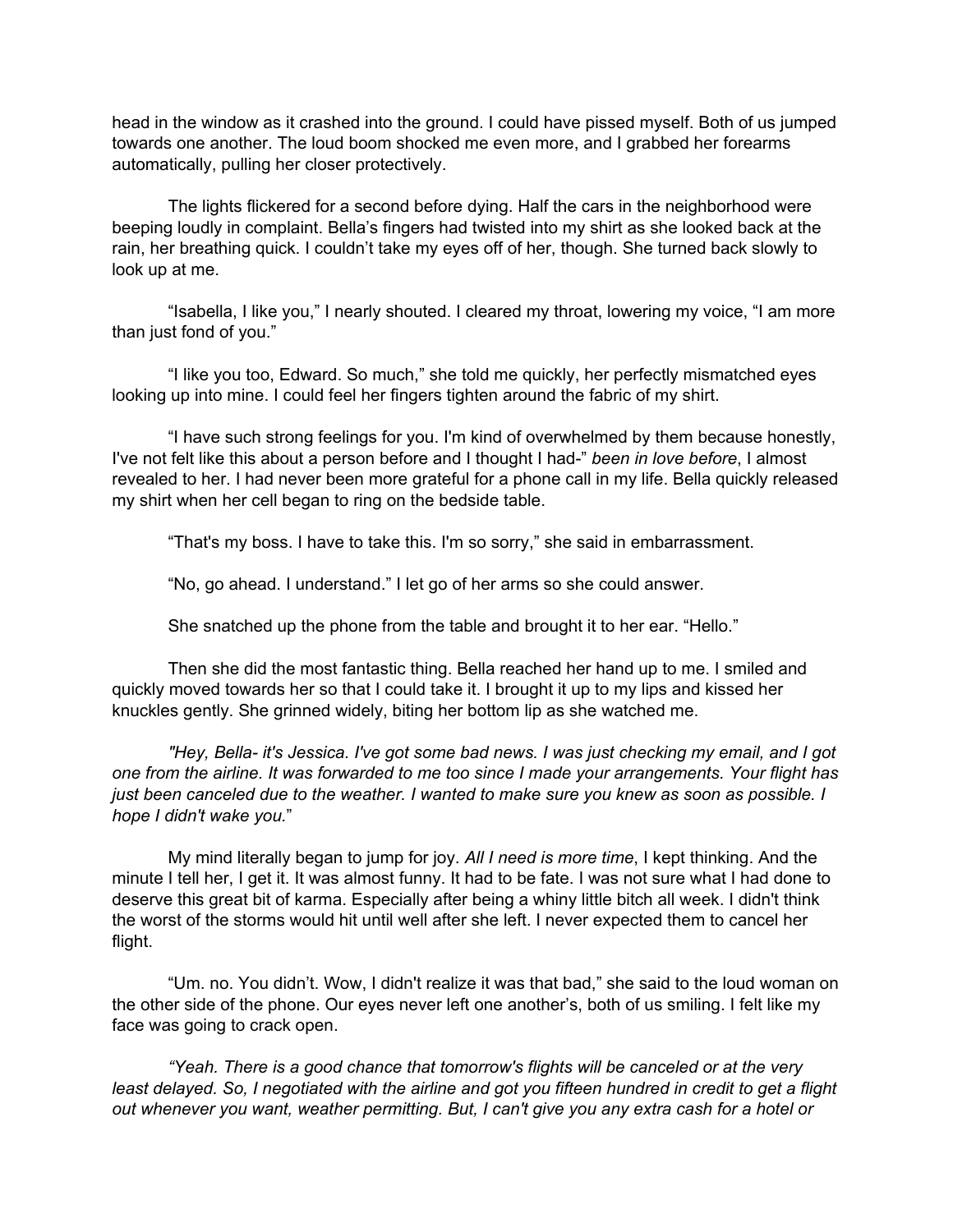## *food. I'm sorry."*

The look of pure happiness as she quickly answered made me so excited for the conversation we were about to have. Bella wanted to be there as much I wanted her to be. "No, that's not a problem. I can afford to be a tourist for a couple of days. That's amazing about the credit. It's so much! When do I need to use the credit by?"

"It doesn't expire. And, you don't have to use it all at once. It's like a gift card. I sent *everything to your email."*

I would have to personally send this loud woman flowers. *Bless her.*

"That's great, actually. Thanks. Maybe I can have a little vacation since I'm here. Stay an extra day or two. Give them a few days to catch up from the madness this is sure to cause," Bella said hopefully. I nodded to her eagerly. *Yes. Please, stay. Stay forever.*

"You are welcome to stay for as long as you want." I squeezed her hand.

She pulled her hand out of mine so she could reach up and brush her fingers over my cheek. They smelled of vanilla, warm, and sweet.

*"Is he there?"*

Bella smiled happily. "Yes. He's very sweet."

I placed my hand on top of hers so that I could bring her palm to my lips. Closing my eyes, I breathed her in deeply as I kissed her soft skin. She tasted as good as she smelled.

*"Oh, really? You'll have to tell me all about it... later. Send me your edits by the end of next week though."*

"Not a problem," she told the woman quickly.

*"Enjoy your vacation and stay safe from the storm. It's supposed to be really bad. Like a few inches of rain and really strong wind. Flooding, too. Be careful."*

"I will," she replied absently before hanging up the phone. Glancing back at her bed, she tossed the electronic device onto it carefully. Then she turned her warm eyes back to mine. Bella cocked her head slightly to the side before she told me dryly, "oh, *darn*. My flight was canceled, and I won't be able to reschedule for at least a day. Maybe even two."

*What a perfect thing to say...*

"Oh, no," I could hardly keep my voice as even as hers. I felt like I was about to start jumping up and down in joy literally. "That. Is. *Terrible.*"

She slid both of her hands up my arms until they came to rest on my shoulders. With a surprising amount of ease, Bella jumped up and wrapped both of her arms and legs around me.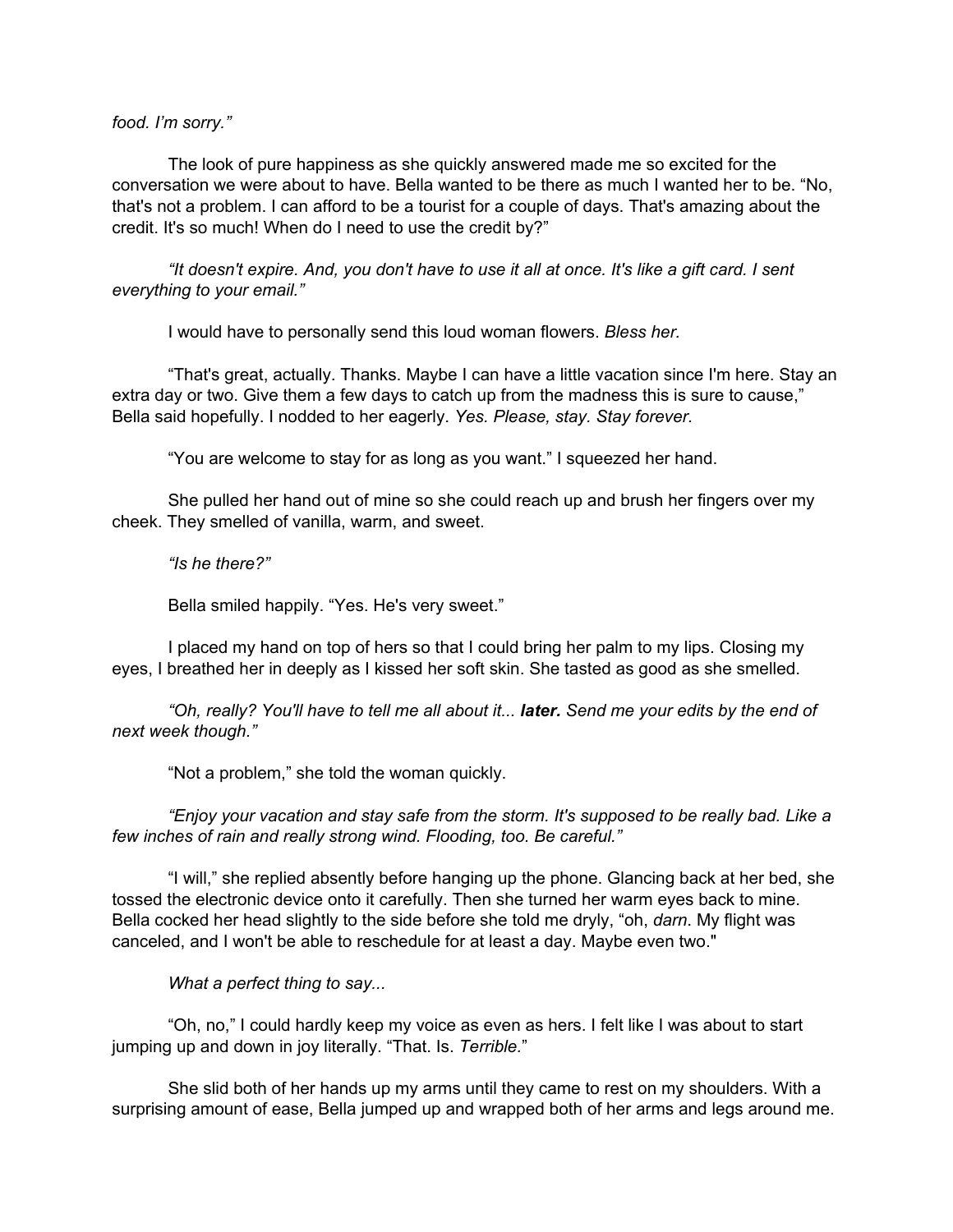I quickly caught her, pressing her tightly to me as she began to kiss my mouth.

We kissed for several blessedly long moments before she breathed, "I want you."

Her palms rested on my cheeks as she held me in place, her sweet lips moving against mine deliciously. I wanted to taste them fully. I wanted to taste all of her. Desperately, I clung to her.

I sort of stumbled into the hall. If we were going to stop, she needed to tell me because otherwise, I wasn't going to. All I could think about was how I wanted her in my bed.

"My room?"

She nodded quickly before pulling my mouth to hers again.

*Holy shit. This is going to happen. This is happening.*

I laid her in the middle of my big bed, and she looked so tiny underneath me. I kissed her throat eagerly. As much as I wanted her, I needed to make sure I didn't push anything.

"Is this okay?" I asked as I kissed her soft cheeks and lovely lips. "I don't want to rush you. I wasn't-" Even as I was saying it, I couldn't stop.

"I jumped you. Literally," she giggled as her fingers pushed underneath my shirt. Bella pulled it over my head and tossed it to the side, her eyes taking me in warmly. I happily kissed her back as she touched my chest, arms, back, and neck with gentle hands.

Her legs were so tight around my waist. Bella's hips ground against mine, and I could feel the rough fabric of the denim through the thin shorts that I usually slept in. I realized then that I wasn't wearing underwear. I normally didn't sleep in any. I hadn't actually expected to talk to her yet.

She took a handful of my hair and tugged it back roughly so that she could begin to kiss my neck, sending a perfect shock down my spine. Pleasure tingled at where she pulled, her eager mouth creating new spots of the perfect sensation on my throat.

I began pulling off her shirt, finally touching her lovely stomach for just a moment. Both of her shirts quickly made it to the floor.

Literally, I had been thinking about her breasts in that tight sports bra at the tattoo shop all damn week. I had imagined them in lingerie and in nothing at all, too. But the reality was so much better than I had expected. Bella was wearing a gorgeous purple lace bra, and I could just make out her dark nipples through it. I shoved my face into them automatically like an idiot and moaned, "oh, they're *perfect*."

I almost expected her to call me out for it. Tell me that I was being childish. Instead, she laughed cheerfully and hugged her thin arms around my neck. With one hand, she lifted up and popped the hooks easily. I joyfully pulled the garment away from her body and tossed it over my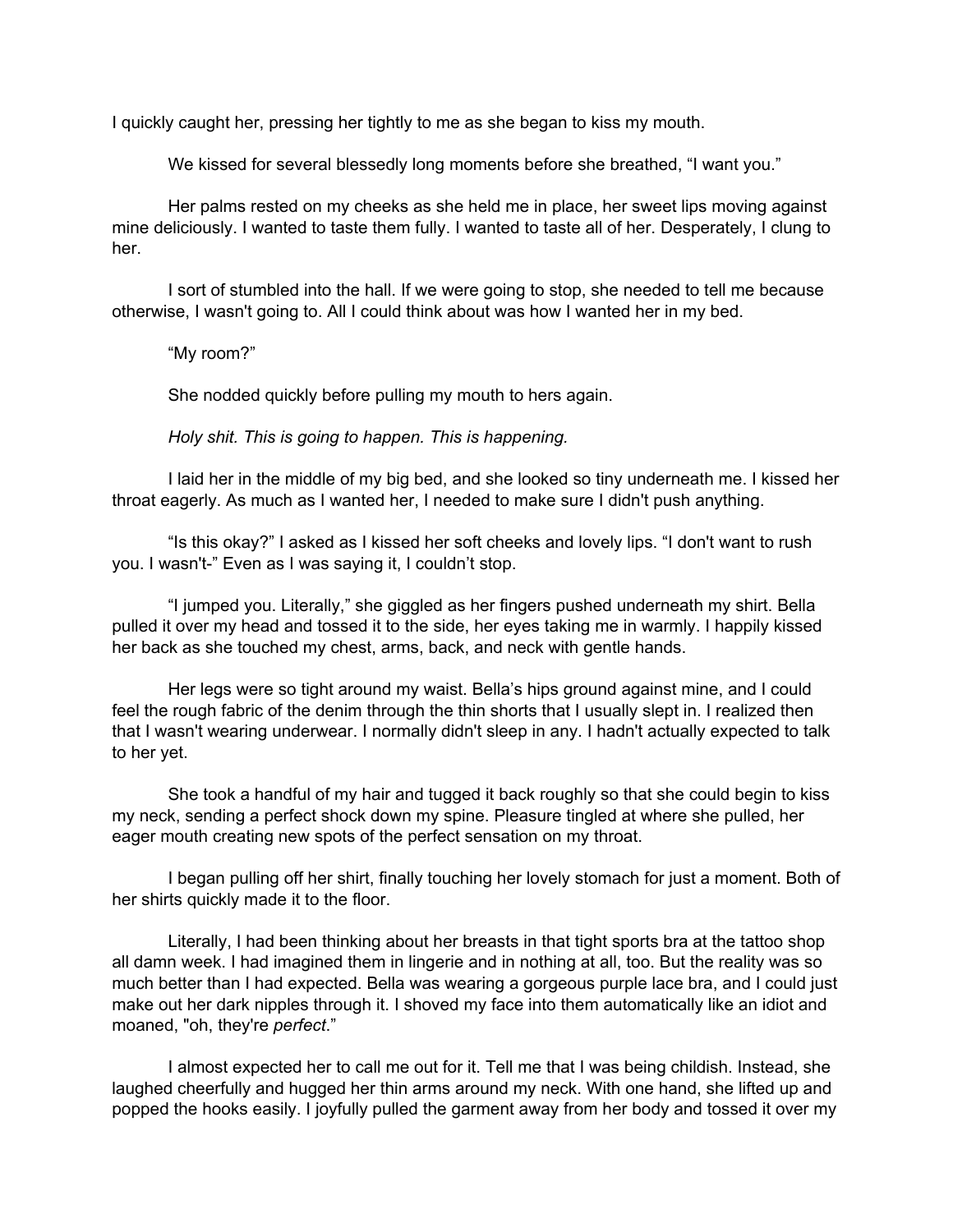head dramatically. I earned the exact sweet giggle and smile that I wanted.

Her skin was delightfully soft and supple. Every inch of her tasted good. I could see myself trying to kiss every part of her, spending hours dedicated to doing so. She was sucking in deep breaths, squirming at my attention.

Bella's breasts were quite heavy on her tiny frame, her large nipples a lovely dark rosy shade. Both of them were hard for me. She scratched her nails over my back as I brought them into my mouth, tasting them for the first time. Gasping, she tilted her head back just a little in pleasure.

Then she slipped her hands down my back and into my shorts, unexpectedly grabbing my ass.

*God, this is so much fun.* It was my turn to gasp. She actually squeezed tighter, smiling wildly as she did so. I was so turned on.

"You cheeky little thing." I bit into the soft fleshy part just below her nipple. Bella made a little noise of surprise before laughing, both hands still on me.

"I like your ass so much," she replied with a naughty smile just before I kissed her again. One of her delicate little hands scratched up my spine before the other squeezed one of my cheeks tightly. I thrust my hips forward into her, brushing my erection against the apex of her thighs.

"I've honestly never been told that before," I whispered as I brushed my lips over her ear.

"It looked so good in your flight suit," she whispered back before kissing her way down my sweaty forehead, bringing my ear between her teeth.

## *Damn.*

I couldn't take her blue jeans off fast enough. She helped me, pushing them down her thick hips and kicking them to the floor. I took her all in for the first time, almost entirely nude. Her light olive skin was slightly slick with sweat. Bella's panties were the exact opposite of what I had been expecting. Instead of matching lace, she was wearing Halloween themed underwear with little vampire bats on them.

"Love them," I told her honestly as I slid my hand down her stomach and over her panties. I knew the exact spot she wanted me to touch. Her hips pushed up when my fingers pressed between her thighs.

I gently rubbed her clit through the fabric, feeling them quickly soak from her arousal. She hummed in pleasure, so I pressed a little harder until she was panting and arching up off the bed. I took this chance to kiss her chest again. Her fingers dug into my shoulders, her short blunt nails dragging against my skin.

Dipping my fingers lower, I realized exactly how wet she was. She was just as turned on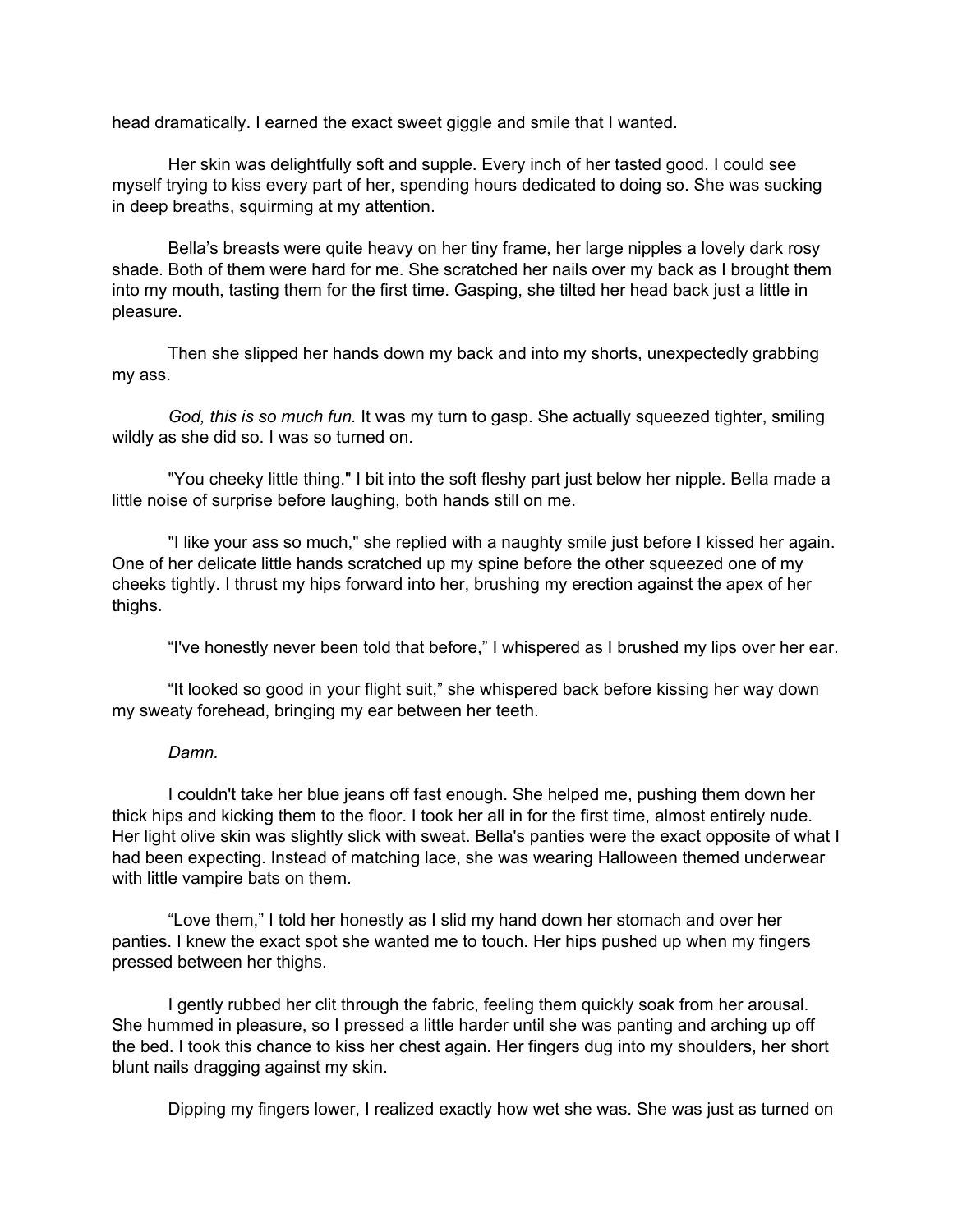as I was. I wasn't sure how it was possible.

"Oh, fuck..." Bella breathed as I touched her there, her head falling back as her hips rolled towards my hand.

Pushing her panties to the side, I brushed my fingers along her wet clit. With every movement, she swirled her hips with me, pushing up towards my hand. My mouth found the spot I had bitten before, a small bruise already starting to form, and brought it into my mouth to suckle more.

I needed to get Bella off. I had to feel her cum.

Kissing her lips gently, I breathed, "tell me what to do."

She brought her hand down to my wrist, pushing my fingers inside of her for the first time while lifting her hips up to meet them. Then she brought her own hand to clit to take over what I had just been doing to her. Bella tightened up around them almost instantly, and I honestly almost came in my shorts.

"Oh, my god," I gasped out before attacking her perfect lips. We kissed, my fingers playing within her. She moaned against my mouth, her bottom lip brushing against mine as she orgasmed around my fingers. "Yes, *please*. Oh, my god."

"Don't stop," she begged loudly as if I would. Her legs twitched, and her feet kicked at the mattress as she came over and over again.

I knew a second before she reached her limit, the squeezing becoming intense. Bella pushed herself away forcefully, her body shaking a little. She wasn't away from me very long, rolling herself into my chest and nuzzling her face against my neck. I happily held her, kissing her forehead lightly.

"Is that normal for you? Getting off more than once?" I asked before I could stop myself, pulling back a little to look at her.

Bella seemed a little embarrassed, but she was still smiling at me. "I'm really easy. I've always been. I'm pretty good at getting myself off."

"I can see that. And I am *very* impressed. It's a skill I've mastered as well," I joked joyfully.

I expected her to laugh at me, but instead, she gave me a sexy little smirk. "I bet you have. I'd like to see your *skills* in action." She tugged at my shorts so that they slid down my hips a little. Then she gently brought my earlobe between her teeth. "Do you have condoms?"

"Yes!" It was more a declaration of happiness that I did, in fact, have condoms and that I was going to use them with her than an actual answer to her question.

I flung myself off the bed, going to the drawer beside it. Inside was an unopened box of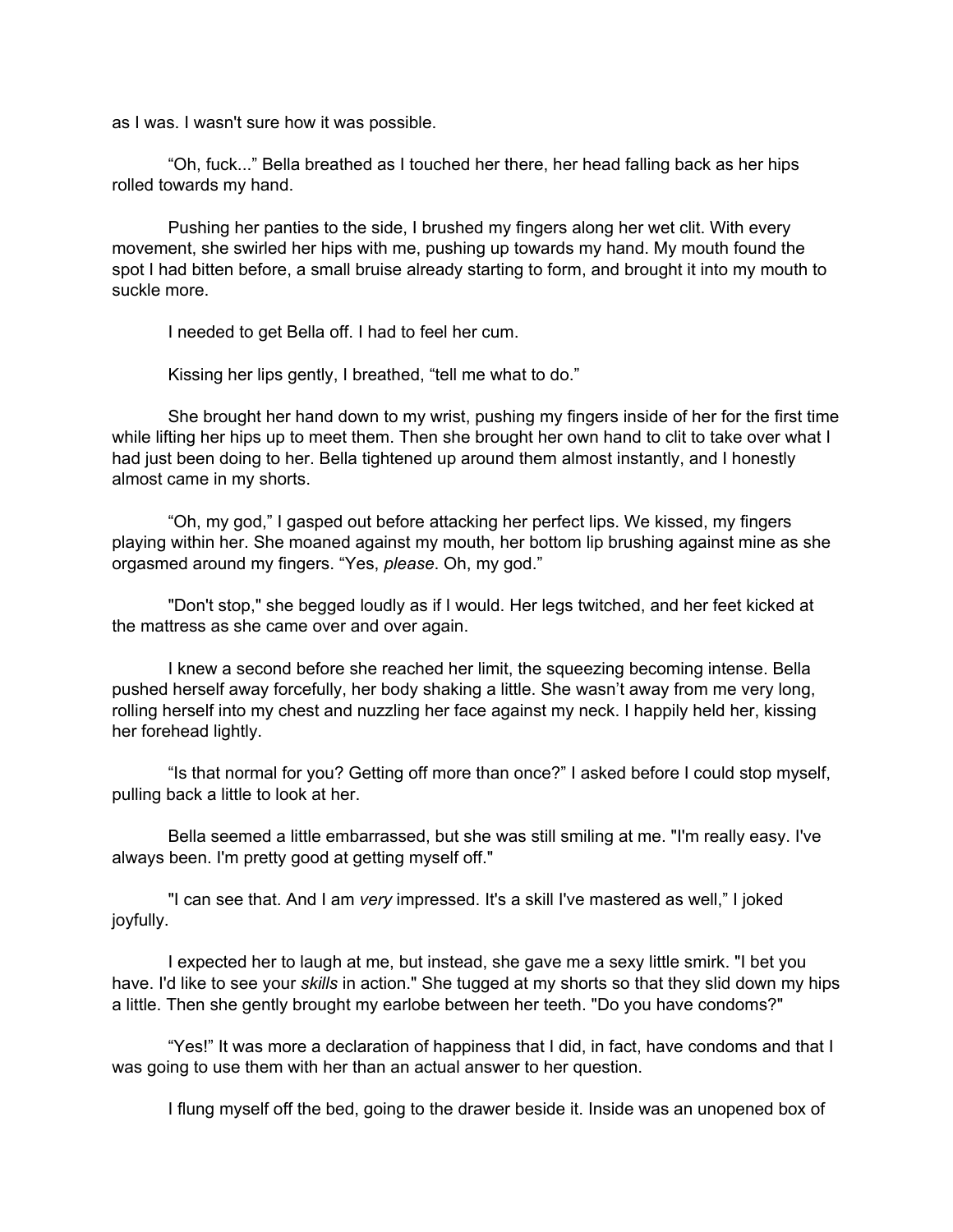condoms that I had gotten the week before I was going to move to America with Victoria. I figured it would be a good idea to be prepared. I was, of course, an idiot. I almost threw them away when we broke up. I was so glad that I hadn't.

I was shaking as I picked up the box. This was happening. I was about to have sex with this amazing person. And she wanted to have sex with me too.

I watched as she pulled her panties down with her thumbs and then crawled on her hands and knees over to me. She sat back on her heels, taking the condom that I just successfully ripped from the bunch. Bella put it in the bed beside her and then tugged down my shorts with both hands.

Her eyes got a little wide for a second when she took me in, and I was worried about what she saw. Slowly, Bella lowered herself down onto her elbows and brought me into her mouth.

My ex loathed blow jobs, which was fine. Everyone has likes and dislikes. I have to admit that I did miss them. She would occasionally give me one if I asked nicely enough, but it was never fun when she was so obviously disgusted by it. Bella was the exact opposite of that.

A wild shudder ran down my spine as I hit the back of her throat. She used her tongue to tease my head before sliding back down again. Over and over again, she took me into her perfectly warm and eager mouth. It was, without a single doubt, the best blow job I had ever received. I could barely breathe. The sight of her nice round ass and her bobbing head was too much for me, and I had to close my eyes to keep from cumming down her throat like I very much wanted to.

Bella wrapped her fingers around me and licked me one more time before kissing up my chest. She continued to stroke me as she did.

"Thank you," I told her quietly as I pushed my fingers into her curls so that I could bring her mouth into another kiss.

"You're so polite," she giggled lightly, kissing me again. I felt like I was on fire. It was so hard to think with her doing that with her hand.

"It's not nice to be... rude to the woman... who is doing good… *amazing*... uh... things to you," I panted.

"I can see your logic." She lightly kissed along my chin, watching my expression as she wove her fingers into my hair. Bella pulled it roughly, and I twitched in her tight grip. "I don't think that's what you like though. Being polite."

## *Damn.*

"I think I'll like whatever you want to do to me."

"That's dangerous. What if I'm really, really, *really* kinky?" She picked up the condom,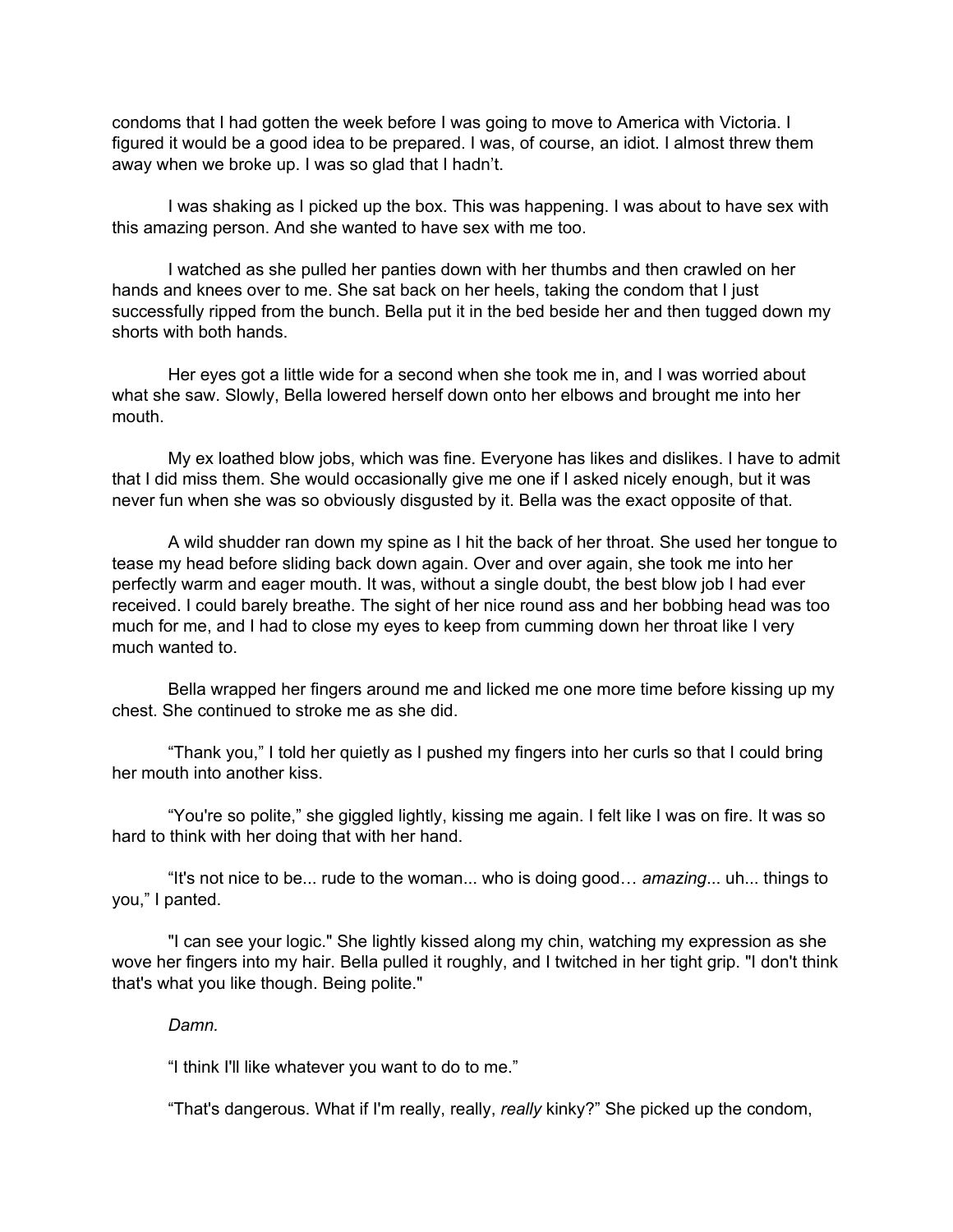lifting it up some.

I grinned. I certainly hoped she was. "Promises, promises."

She returned my smile wickedly, opening the foil as she did. Her gaze was so piercing. "Just so you know, I'm going to ruin you for other women."

*Oh, baby, you have no idea.*

"Already done."

Her mischievous face was practically glowing. She pushed the condom onto me while her eyes never left mine. Forcefully she pushed me back onto the mattress. Bella was over me less than a second later, kissing me. My hands went to her thighs, running my fingers over her soft skin to her lovely ass. I squeezed large handfuls, and I could feel her smile against my lips as we kissed.

Bella leaned back, carefully adjusting herself on top of me. She was so incredibly wet that I could feel her drip as she slid down. When she was fully seated on me for the first time, she leaned her head back as her eyes closed, brushing her own hair out of her face. While still holding her hair, she began to roll her hips on top of me. I moved my hands to them so I could move in time with her.

She moved the hand that was in her hair down her body and in between her legs. The instant she touched herself, I could feel the same tightening I had before. It was so much better around my cock, though. She really was good at getting herself off because not long after she began to cum around me.

"Edward, oh god… *Edward*…" She called my name

With that, any of my self-control disappear. I forced her down on top of me, and I thrust myself inside of her throbbing body. I went blind for a second when I came. It took me a moment to realize it was because my face was shoved into my pillows.

After she pulled herself off of my softening erection, she leaned down and kissed my shoulder, laying her slick hot body against mine. Both of us were panting loudly in the quiet. I didn't want to let her go, ever.

Thunder rumbled overhead, shaking the house again. The gray light from the window lit up the electricity-free house. Bella slowly sat up, looking out the window briefly before going to the bathroom.

I sat up, watching her go. I couldn't help the smile that spread over my lips as I watched her swaying hips. When I finally forced myself from the bed, I went to throw away the spent condom. Bella wasn't in there for very long, watching me for a minute before we switched places.

I had a hickey on my neck, and I was covered with sweat. Quickly I washed up, unable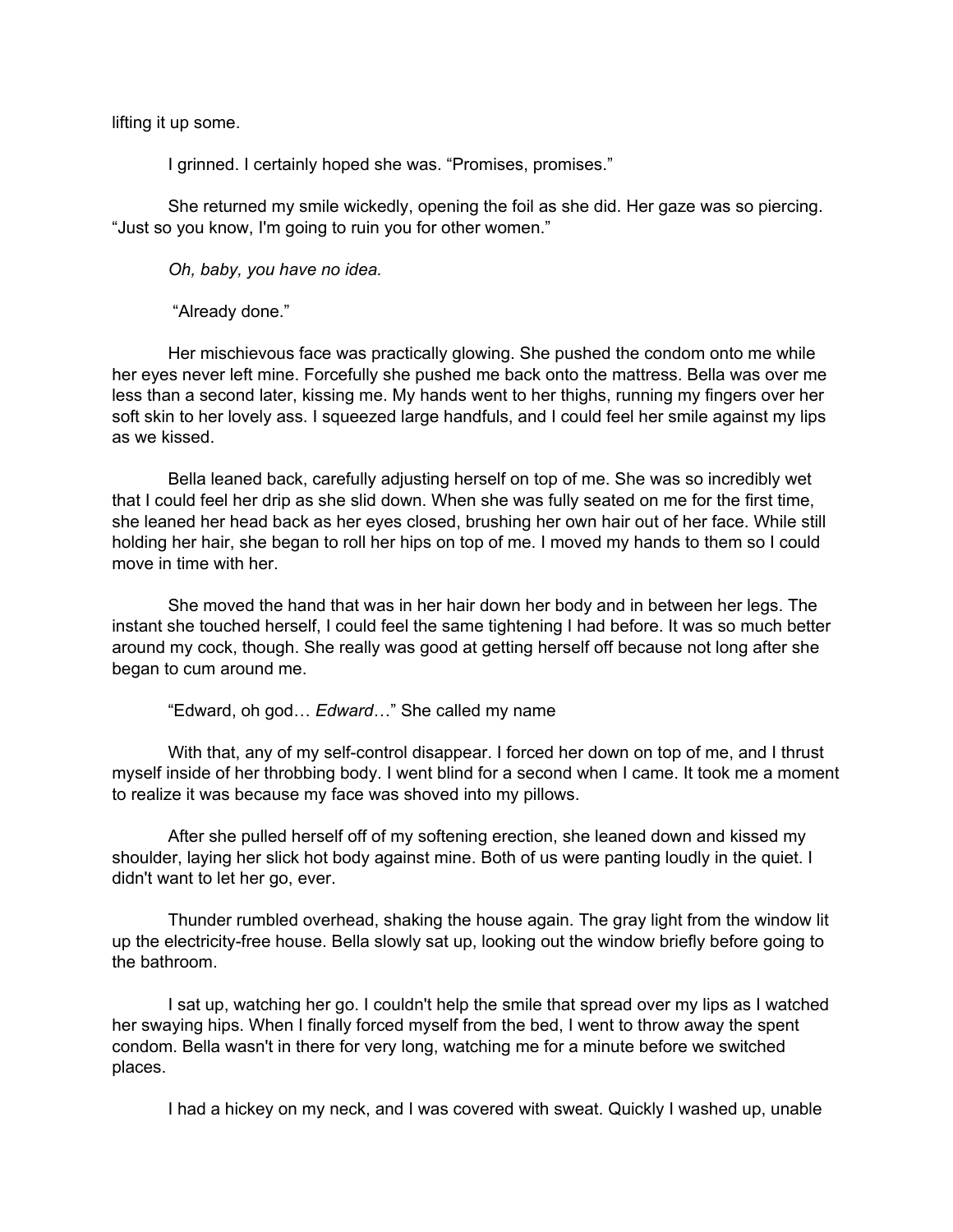to stop smiling at my reflection.

When I came out of the bathroom Bella was already in my bed, the covers up to her breasts. She reached for me, and I rushed towards her excitedly. I slid under the covers and wrapped my arms around her tightly. Her warm body molded to mine.

Somehow, I fell almost instantly asleep.

I woke up to my phone beeping on the bedside table. It was still dark and raining. And Bella was still in my arms, her legs wedged between mine.

Reaching over carefully so not to wake her, I looked at my cell. I had several messages. One from Seth, another from Tyler. My sister Carmen sent me one too, but it was just a picture. The newest text was from Jasper. He must have just gotten to work, it was early in the morning there. It was just before one in the afternoon in LA.

*"I hope you're doing okay. We're actually doing a story on the weather in Los Angeles. It's supposed to be a whopper of a storm."*

I had a million things I wanted to say to him. I couldn't think of where to even start.

Bella hummed in her sleep and rolled over slightly, her hair fanning all over my face. She was smiling in her sleep, her fingers curled against my chest.

I lifted up my phone, careful to make sure there wasn't anything naughty in the frame, and took a picture of us. My stupidly obvious smile was hidden behind her hair, my eyes glowing with joy, with sweet sleeping Isabella on my shoulder.

I sent it to him, grinning to myself.

*"It's about time. She didn't leave?"*

*"Her flight was canceled, actually. I told her this morning that I liked her and right after she got a call that her flight was canceled, and she then jumped me. Literally fucking jumped on me."*

*"She climbed you like a tree, eh? Good for her. I told you she liked you, you dumb cunt.* If you had just told her at the party, you could have spent all day yesterday fucking instead of *bitching."*

*"Yes, you're right. You're always right. Now if you'll excuse me, I'm going to go back to sleep with this super sexy woman who actually literally jumped me."*

*"This is going to be terrible for your ego,"* he replied instantly.

I placed my phone down after putting it on silent. Bella hummed again when I shifted, rolling over onto her side while her head was still on my arm. I moved so that my chest was against her back, holding her to me. She wiggled closer, pressing her plush ass against my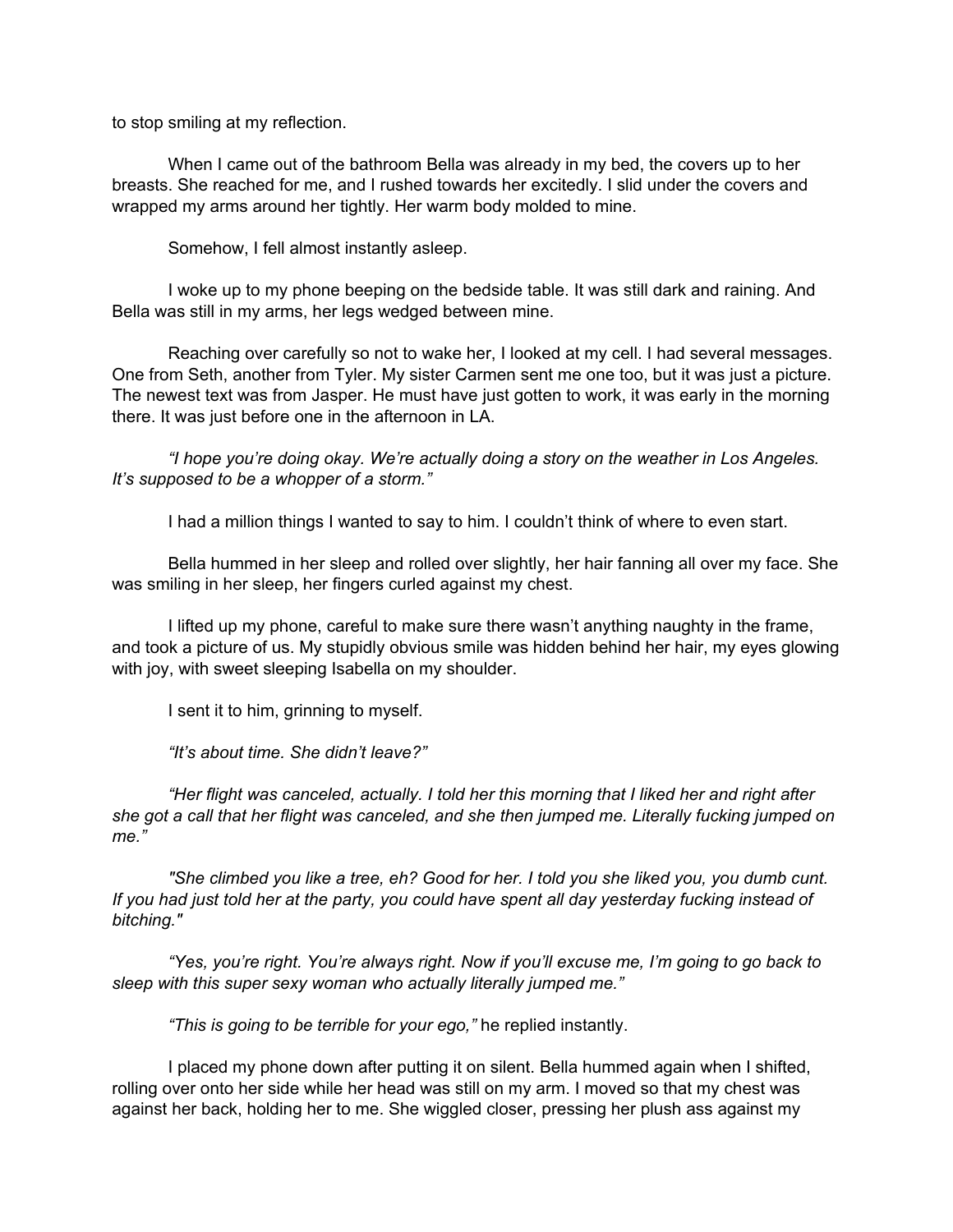once again stirring erection. I needed more rest, though, and I quickly slipped back to sleep.

When I woke up, I was alone. The bathroom door was open, though. I sat up slowly, rubbing the sleep out of my eyes. I had only been back to sleep an hour or so.

I pulled on my shorts, but I couldn't find my shirt. Though, I did find most of Bella's clothing twisted into the sheets and blankets that were at my feet.

Slowly, I made my way in the darkness towards her room. The door was open, and it was empty. When I got to the end of the hall, I could see her standing in my shirt by the glass wall that overlooked the pool. She was sipping from a small glass of milk as she watched the rain fall on the blue water.

As I watched her, I found myself speechless. I had spent the entire week so confused. But watching her, there were three things I knew for certain.

Isabella was, by far, the most beautiful woman I had ever met, inside and out.

The sex we just had was the most amazing and intense of my *pathetically* dull sex life.

And, I was very much profoundly, irrationally, in love with her and would be for the rest of eternity.

Bella glanced back, catching me. She smiled, placing her glass on the table since she had finished her drink.

"Hi."

"Hi there," she said softly, smiling a little.

"So, that was something else." I walked towards her slowly.

"It was," she replied shyly. "I guess we have things to talk about now."

I wasn't going to be so stupid to waste another damn minute not telling her what I wanted. I needed to be perfectly clear. That wasn't just sex. I wasn't just using her. "I want to date you. I want you to be my girlfriend. I mean, I want to be with you. If you'll have me."

Bella smiled sadly. "I live on the opposite coast, Eddie."

I couldn't give less than a fuck where she lived. It didn't matter.

"I already travel a lot for my work. I've gone to New York a few times. I can come to see you, and I can fly you out to see me whenever you want. There are more ways than ever to keep a long-distance relationship working. And I could always move to New York. I could do my work anywhere. Or, maybe one day, I can convince you to move here. There isn't a better city for photographers than LA. Look, this week with you has been one of the best of my life, and I already know that I don't want to miss this chance with you, Bella. If you feel the same way."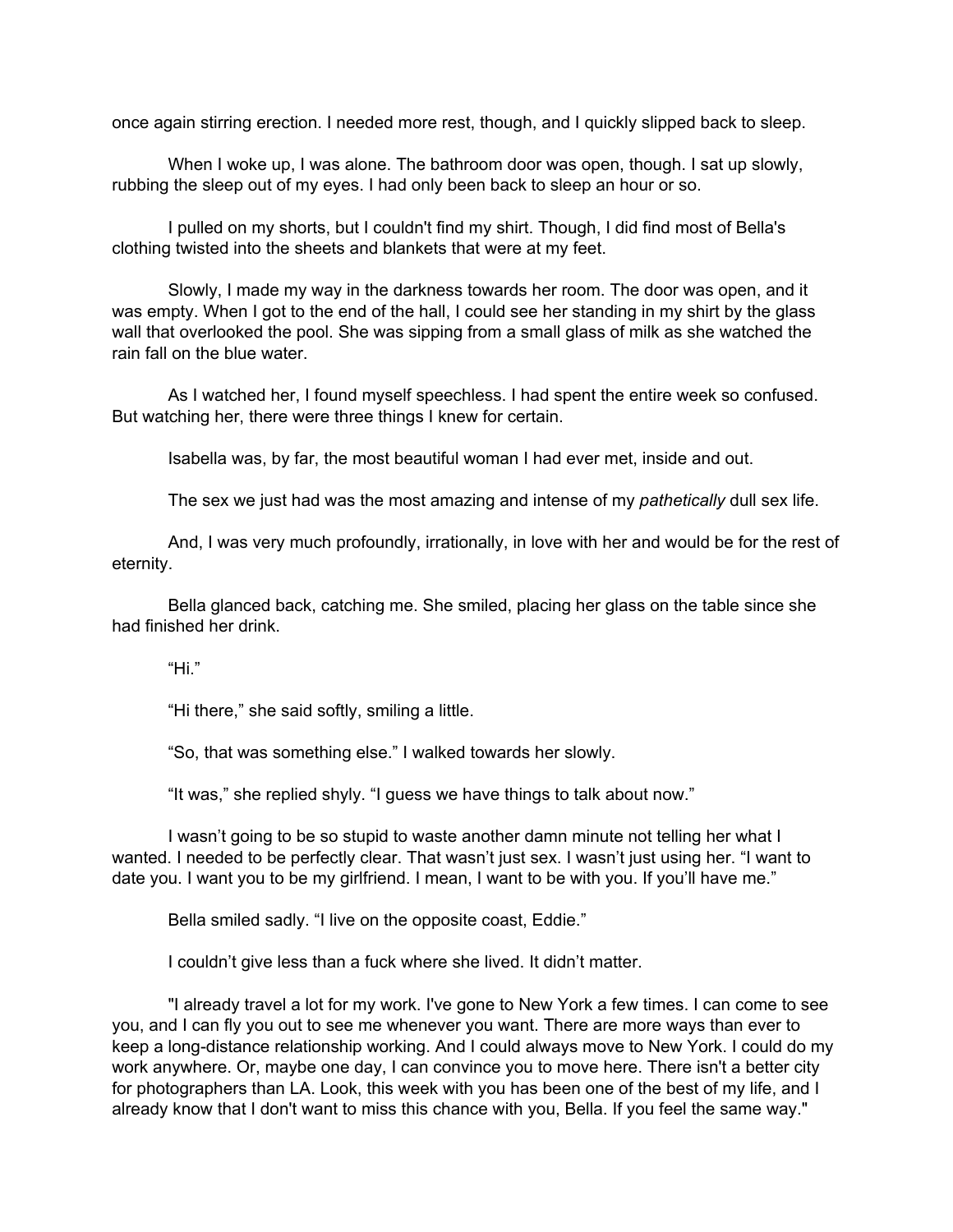"Isn't it obvious how I feel about you?" She asked, flushing as she did. I wanted to tell her not to an idiot like me, but she spoke again. "But I can't afford to fly whenever I want, Edward."

How could she even think about that? Money was the one thing I had plenty of. It was confidence I lacked.

"I'll pay for your tickets."

She shook her head. "That's not fair. I don't want you to feel like I'm using you ever."

"Darling, no. I wouldn't. I'm offering. Honestly though, if I could have my way, you'd just never leave and that would fix that problem," I said quickly. The words came out lightly, but I meant them.

Bella looked away from me. "I have to go back to New York, eventually. Probably on Thursday or Friday. You have to work, too. We can't let this keep us from our responsibilities."

"Would you consider staying a week at least? I'll take care of everything. Give me a chance to convince you to stay with me forever," I begged as I walked towards her. *Give me time,* I thought. *I didn't earn it but let me make up for that mistake now*. Those were the words I wanted to say to her. Instead, I said, "please?"

"A week?" She looked back at me, and she scrunched up her nose a little bit. I knew exactly what that meant. Bella thought I was being cute, and she liked it. I decided to press my luck.

"Or, two?" I asked, and she sighed playfully as if she was disappointed.

"A week. It's cheaper to fly out on a Tuesday or a Wednesday anyway. But I don't want to get in the way of your work."

I smiled like a moron. "Last night, I got a week's worth of editing done. I'm way ahead. Besides, you make me feel so inspired. There are about thirty things I want to write down once I get a chance. After I get us some food, of course," I told her a little too honestly. I felt like I could jump over the moon in one go, my energy and excitement were nearly boundless.

"We might be stuck with Little Debbies and Pringles. You should check the weather, and if there is a break, we should go to the stores to get supplies for the lights being out. You are very much lacking in that department."

She was obviously much better at these sort of things than me. I realized that I didn't have a single candle or torch in the house.

"You're right, but first." I pulled her to me and kissed her smiling lips. "Do you want to be my girlfriend?"